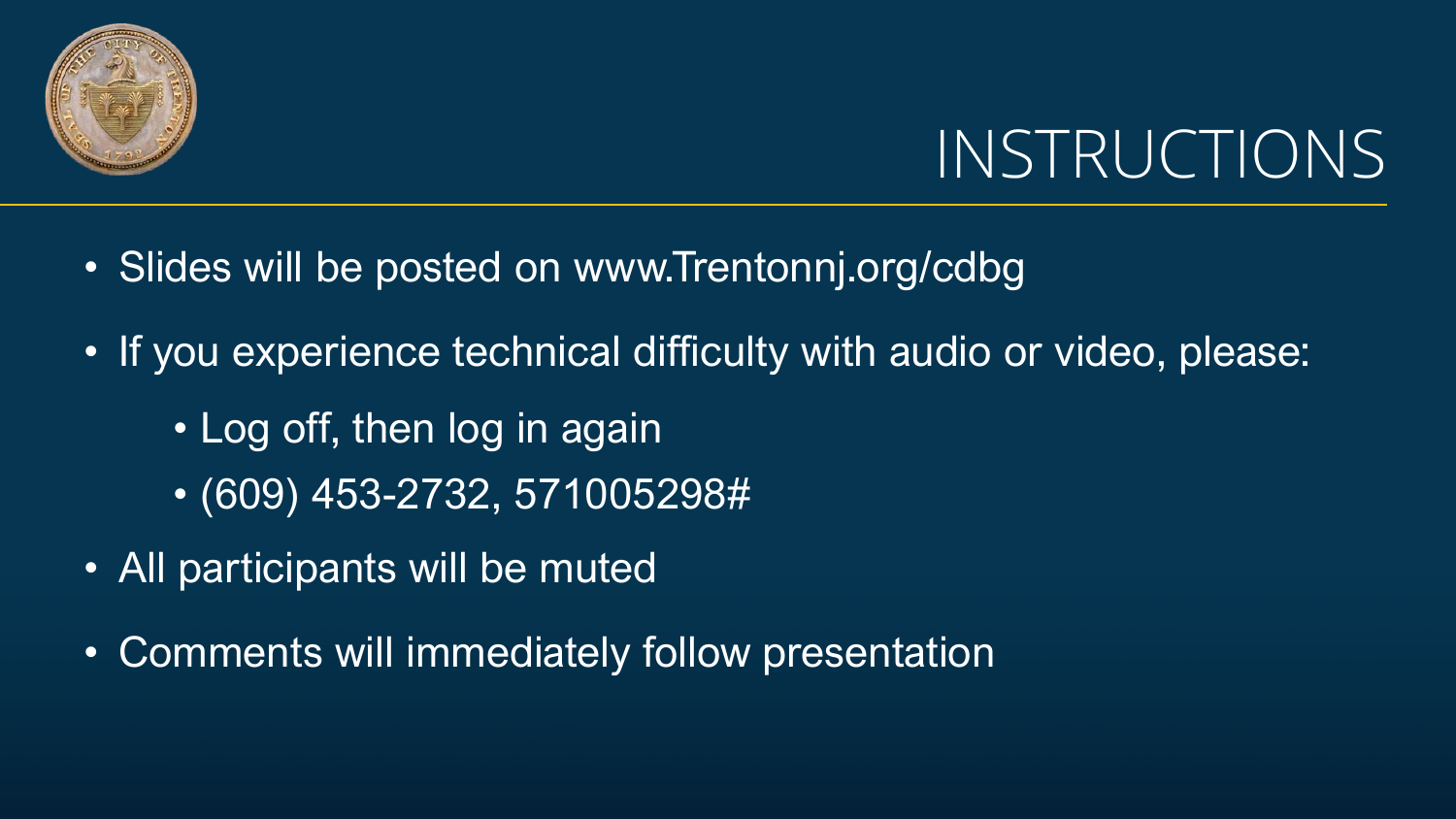# CITY OF TRENTON

# FY2022 ANNUAL ACTION PLAN PUBLIC HEARING:

Community Development Block Grant HOME Investment Partnerships Program Emergency Solutions Grant

*May 18, 2022*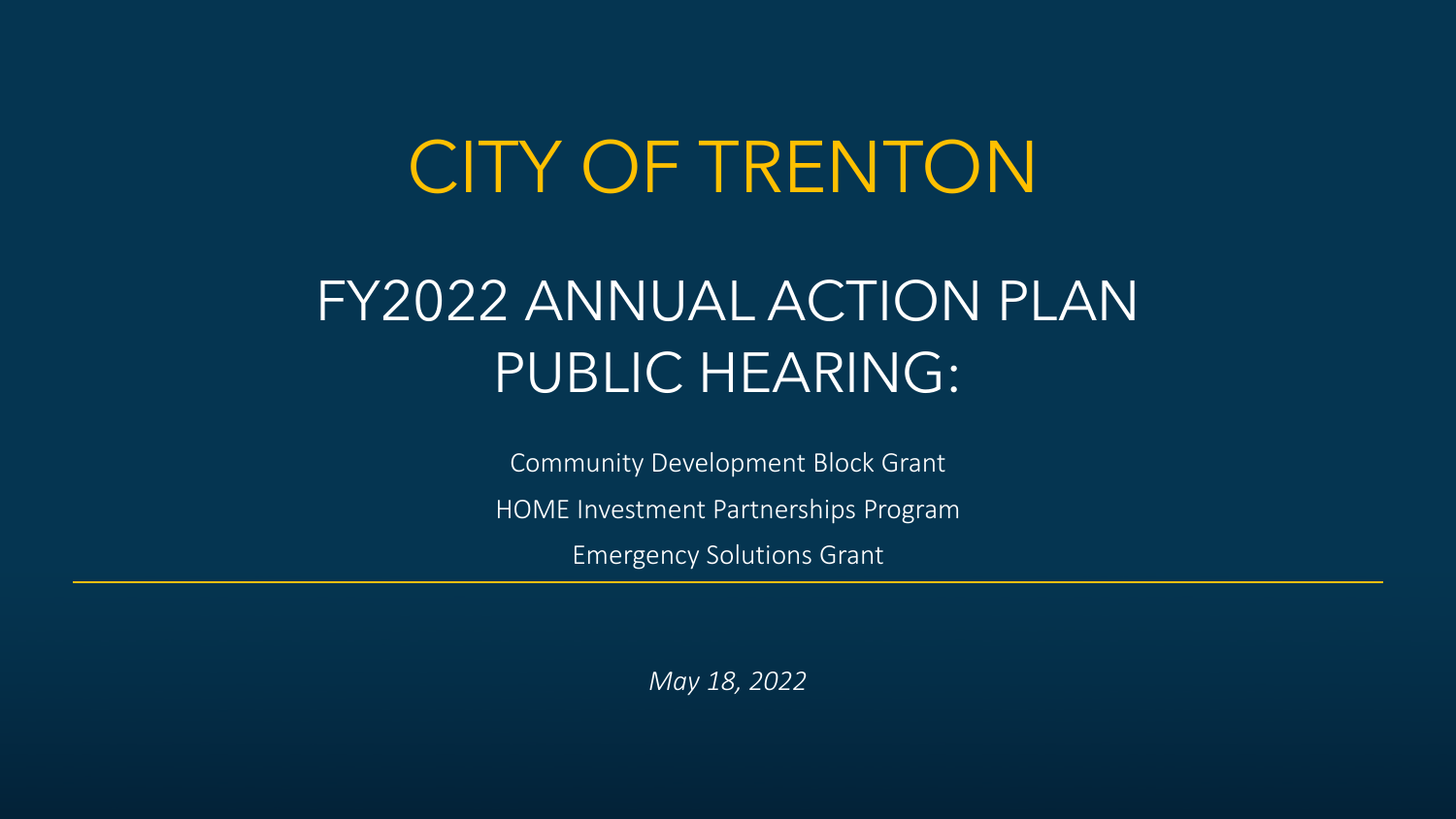## AGENDA

**Overview** 

Consolidated Planning Process Consolidated Plan Goals

- **Federal Block Grants Program Basics** Goals National Objective Eligible –vs- Ineligible Activities / Costs
- **Public Input on Needs**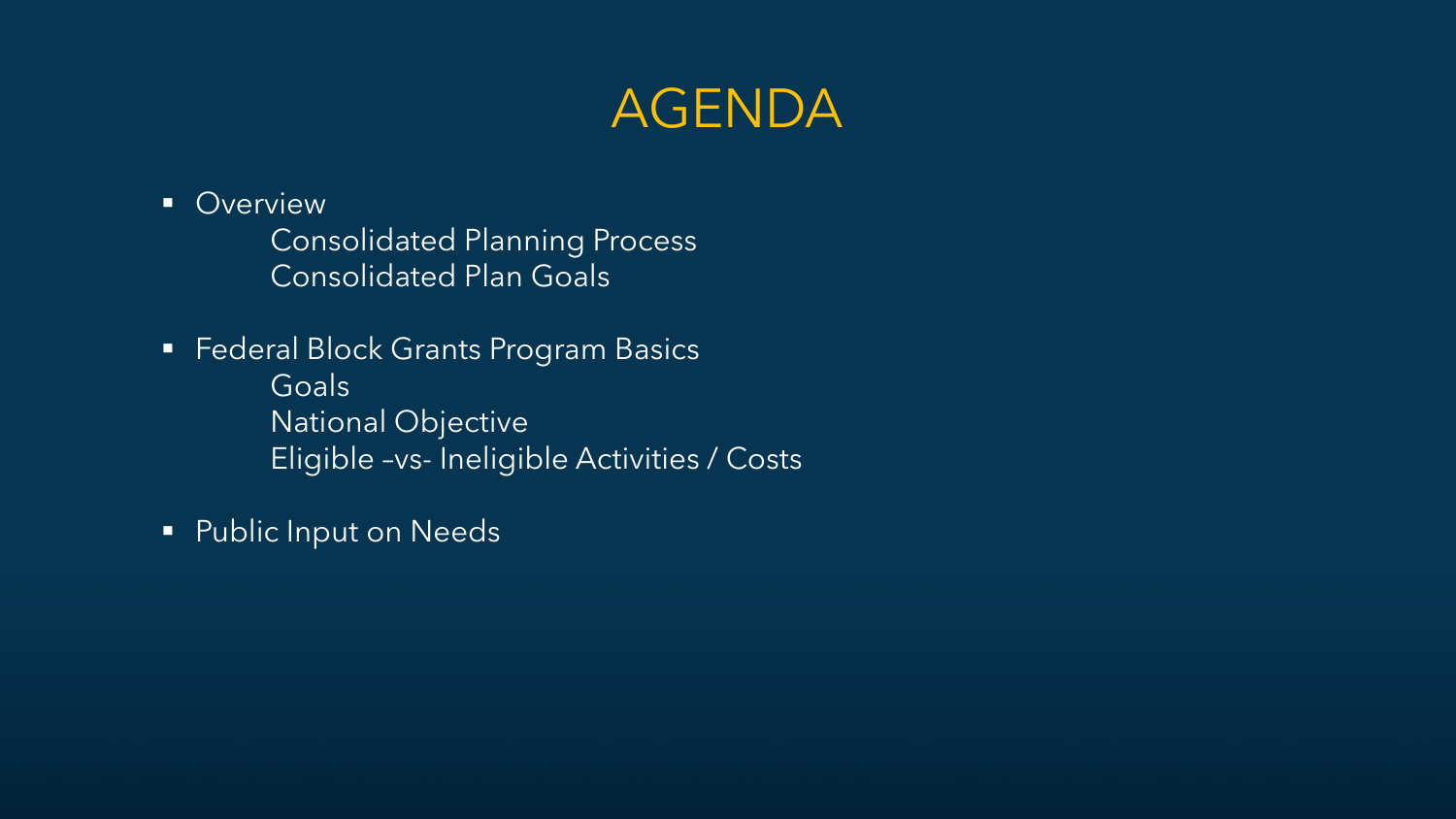# Consolidated Planning Process

*Every 5 years* the City must complete a Consolidated Plan to set priorities for the use of CDBG funds; The City prepared a new plan for FY 2020-2024.

*Every year* the City prepares an Action Plan to describe to the public (and HUD) how it intends to spend its annual allocation. This is the third year of the continuing five-year cycle.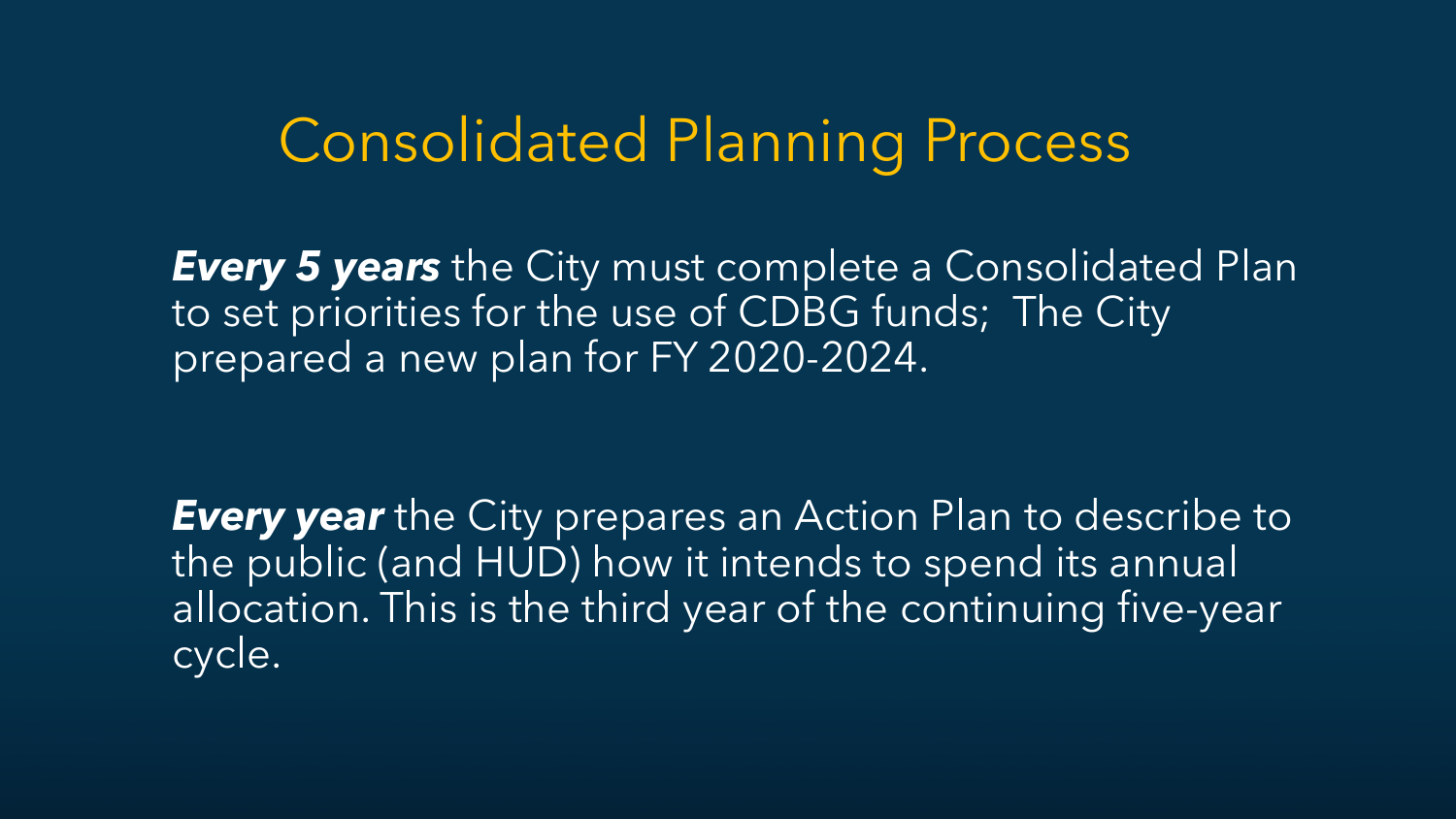# FY 2020-2024 Consolidated Plan Goals

- **1. Affordable Housing** Continue the housing rehabilitation, first-time homebuyer, and new housing construction activities to maintain existing housing and to support an increase in the number of affordable units in the City of Trenton.
- **2. Blight removal**  The City of Trenton will promote neighborhood revitalization and activities to enhance the quality of life for residents in low‐ and moderate‐income areas. The City of Trenton seeks to improve the sustainability of suitable living environments by acquiring strategically located buildings for redevelopment.
- **3. Improve public infrastructure**  The City of Trenton will enjoy a system of reliable and efficient infrastructure tailored to meet local needs provided by the City, non‐profit organizations, and other local partners in a coordinated and collaborative manner
- **4. Improve public facilities**  The City of Trenton will have a network of comprehensive community facilities and services provided by the City, non‐profit organizations, and other local partners in a coordinated and collaborative manner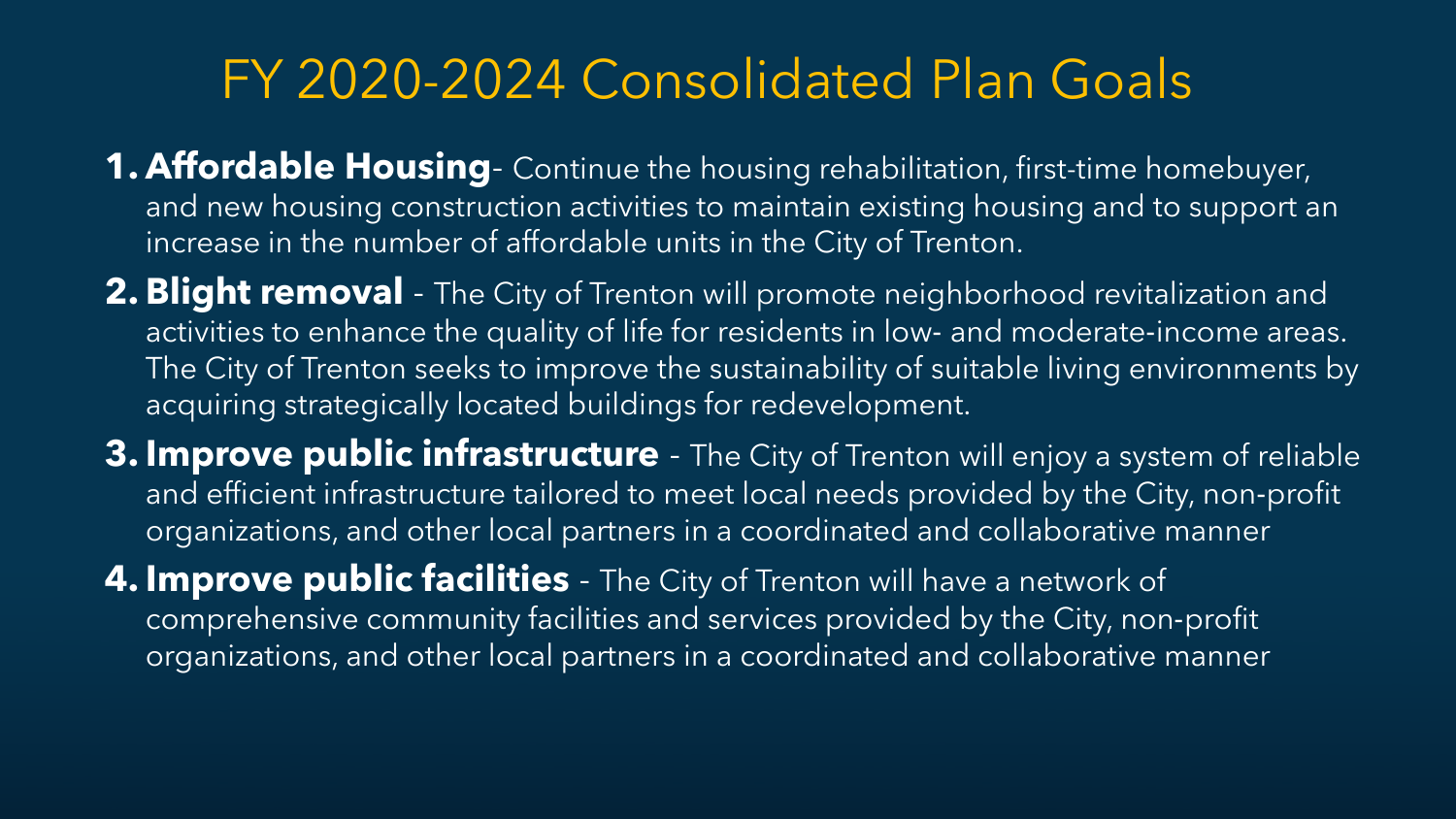# FY 2020-2024 Consolidated Plan Goals Continued

**5. Support Public Services** - Support non-housing community development supportive services

- **6. Provide housing and services to Persons who are homeless** Preservation of short- and long-term homeless facilities and associated services
- **7. Provide Facilities/Services For COVID-19 Recovery**  In light of the increasing severity of the COVID-19 pandemic, the City of Trenton will make available CDBG funding for eligible projects and activities.
- **8. Administration** Provide administrative support for the CDBG, HOME, and ESG programs.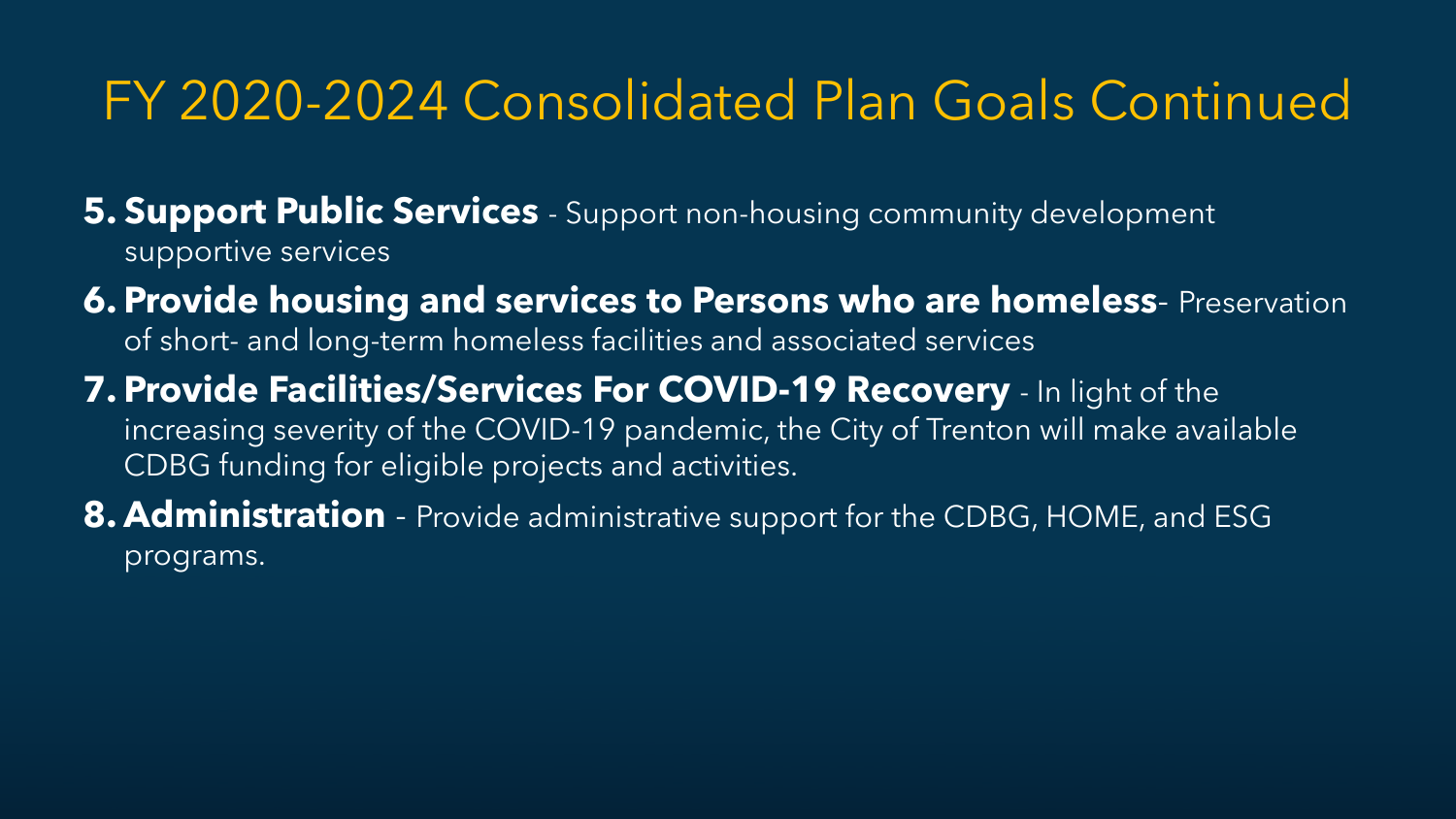

### 2020-2021 ACCOMPLISHMENTS

Trenton strives to exceed its projected accomplishments identified in their Consolidated Plan.

#### FY 2020-2021:

- Public Facilities Renovations North Clinton Center, Sam Naples Center, South Broad Street Senior Center, Reading Senior Center & Carver Center
- First Time Homebuyer assistance
- Senior Services
- Youth Services
- Trenton Urgent Housing Rehabilitation Program
- Job Training
- Tenant Based Rental Assistance/RRH
- Homeless Services RRF, Shelter Operations & Homeless Prevention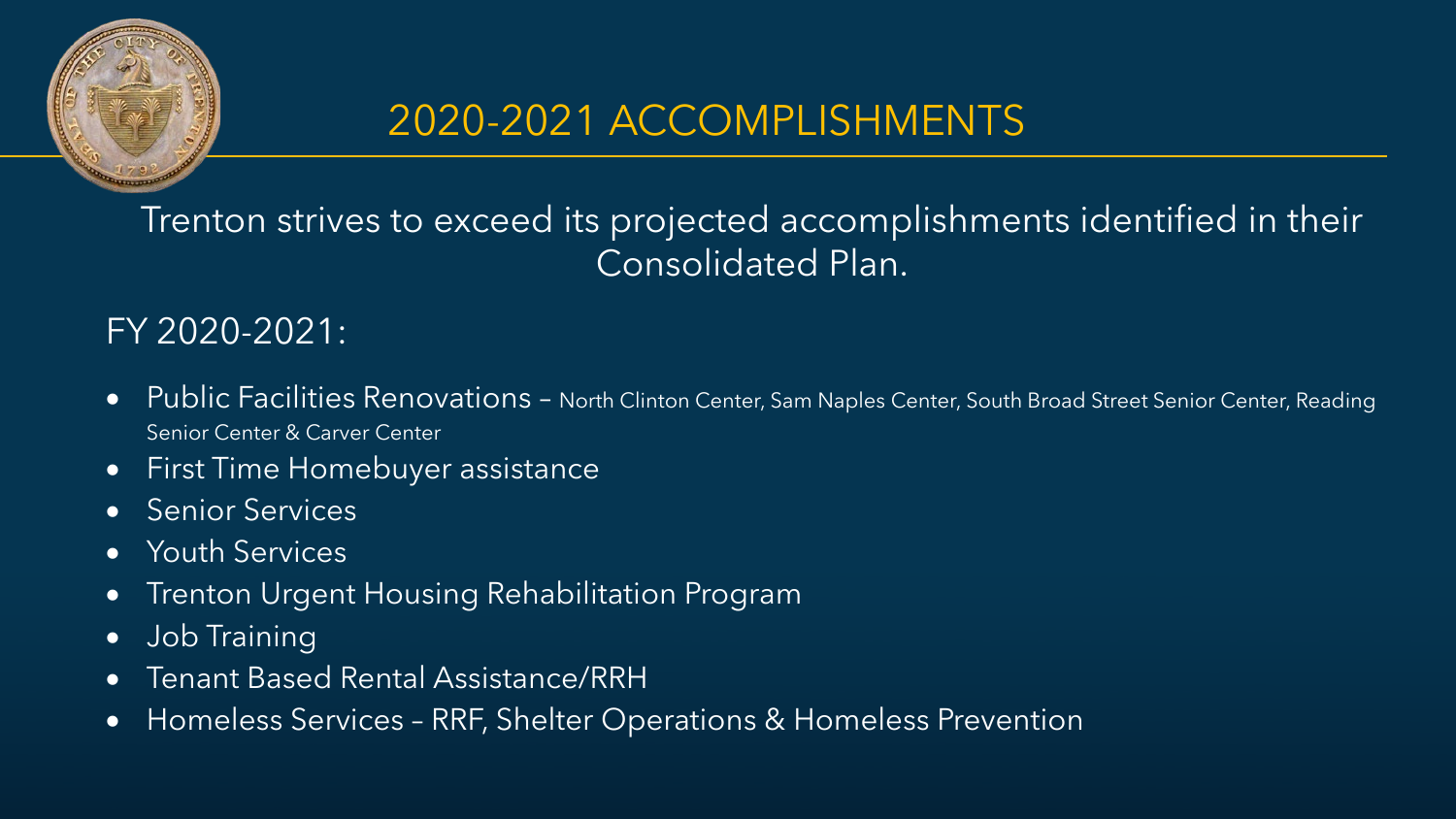

### 2020-2021 ACCOMPLISHMENTS

Prepare, Prevent and Respond to COVID 19 activities (includes CDBG and CDBG-CV funds):

- Emergency COVID Shelter
- Legal Services/Housing Counseling
- Emergency Food Services
- Emergency Utility Assistance
- Homelessness Prevention
- Vaccination Clinic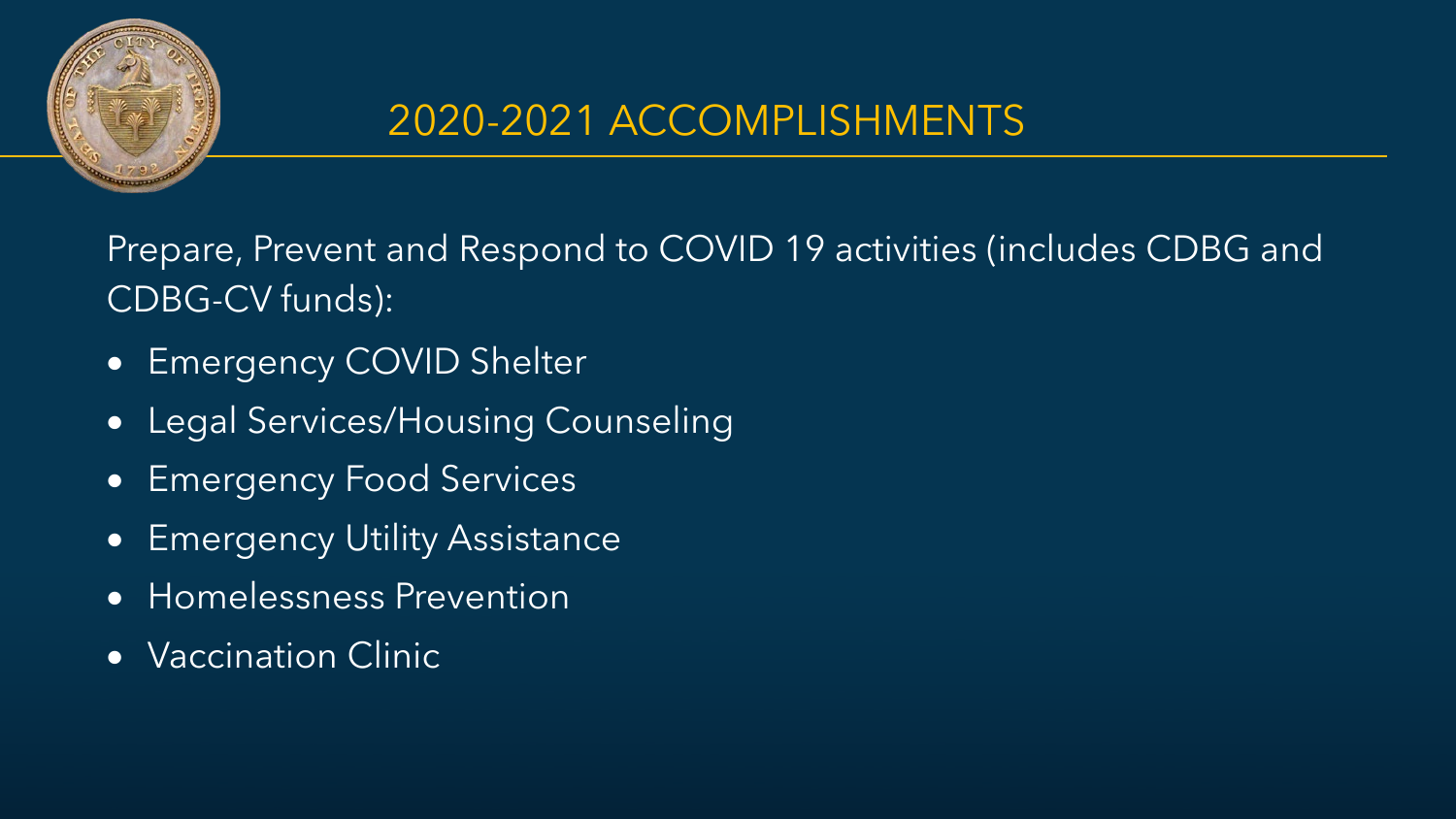

# CDBG / ESG / HOME PROGRAM BASICS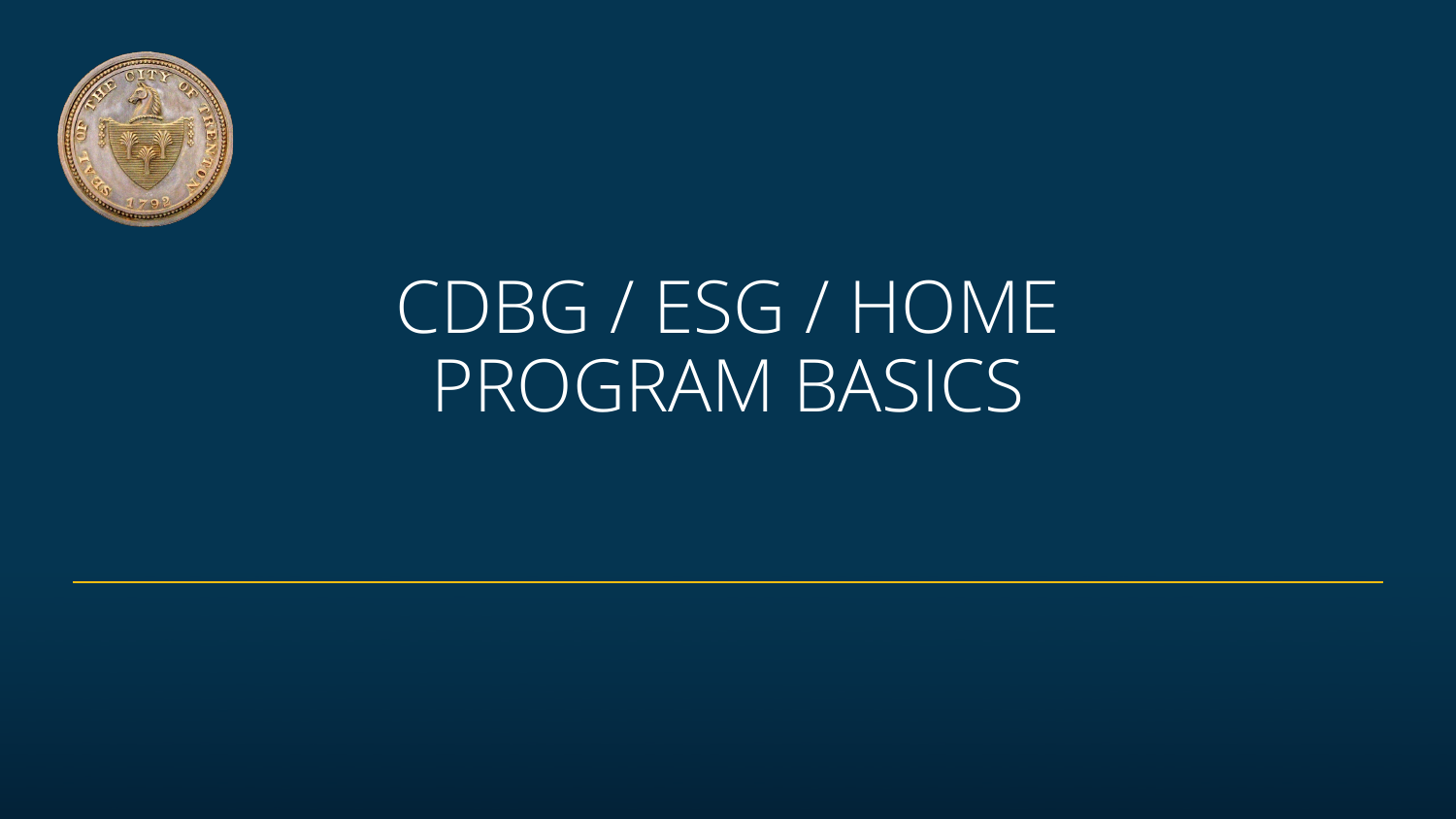### COMMUNITY DEVELOPMENT BLOCK GRANT (CDBG) PROGRAM BASICS

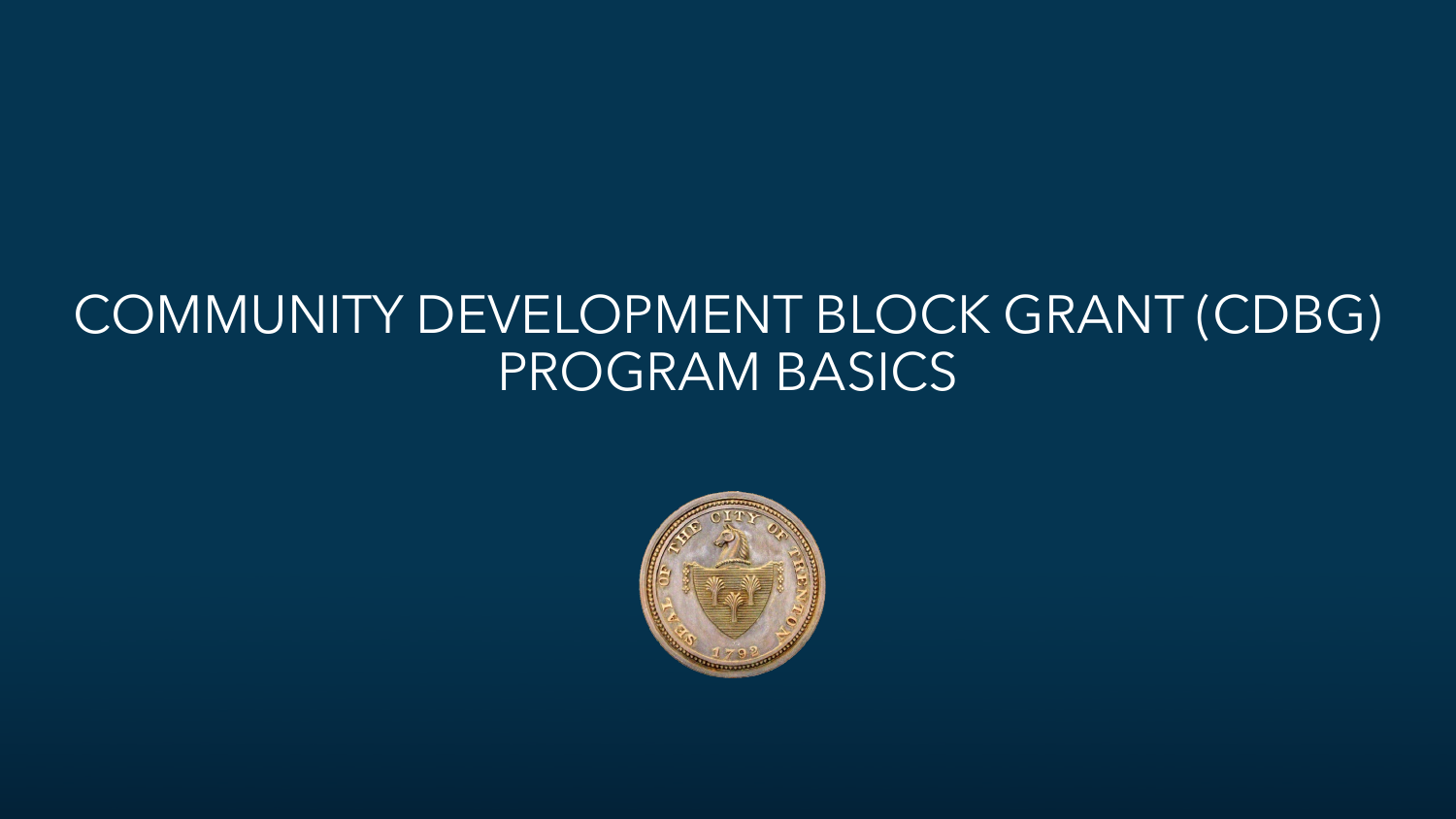

#### **CDBG 101**

- $\checkmark$  Administered by the US Department of Housing and Urban Development (HUD).
- $\checkmark$  Cities, states and some counties are eligible to receive CDBG funds <u>annually</u> from HUD.
- $\checkmark$  This is The City of Trenton's 48th year of receiving funds!

#### **CDBG OVERARCHING GOALS**

- $\checkmark$  Provide decent, safe and sanitary housing.
- $\checkmark$  Provide a suitable living environment.
- $\checkmark$  Expand economic opportunities.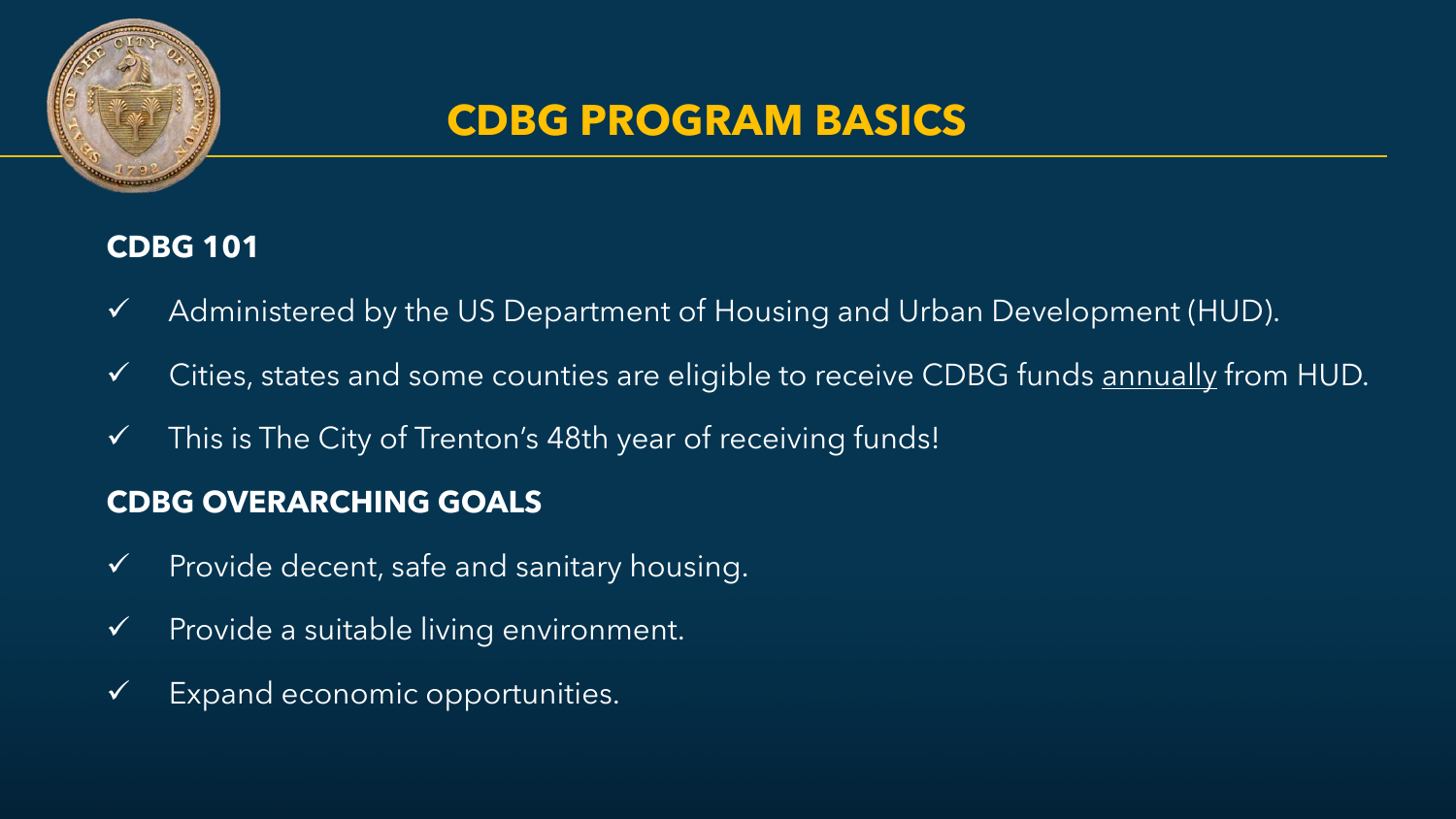

#### **MEETING A CDBG NATIONAL OBJECTIVE…**

- $\checkmark$  Provide benefits to low- and moderate-income persons.
- $\checkmark$  Prevent or eliminate slum and blight.
- $\checkmark$  Meet an urgent need that threatens the health and welfare of residents.

#### **CDBG PROGRAM ELIGIBILITY vs INELIGIBILITY… WHO IS ELIGIBLE FOR FUNDING?**

- $\checkmark$  Private non-profits that are corporations, associations, agencies or with non-profit status under the Internal Revenue Code 501 c3.
- $\checkmark$  City Departments.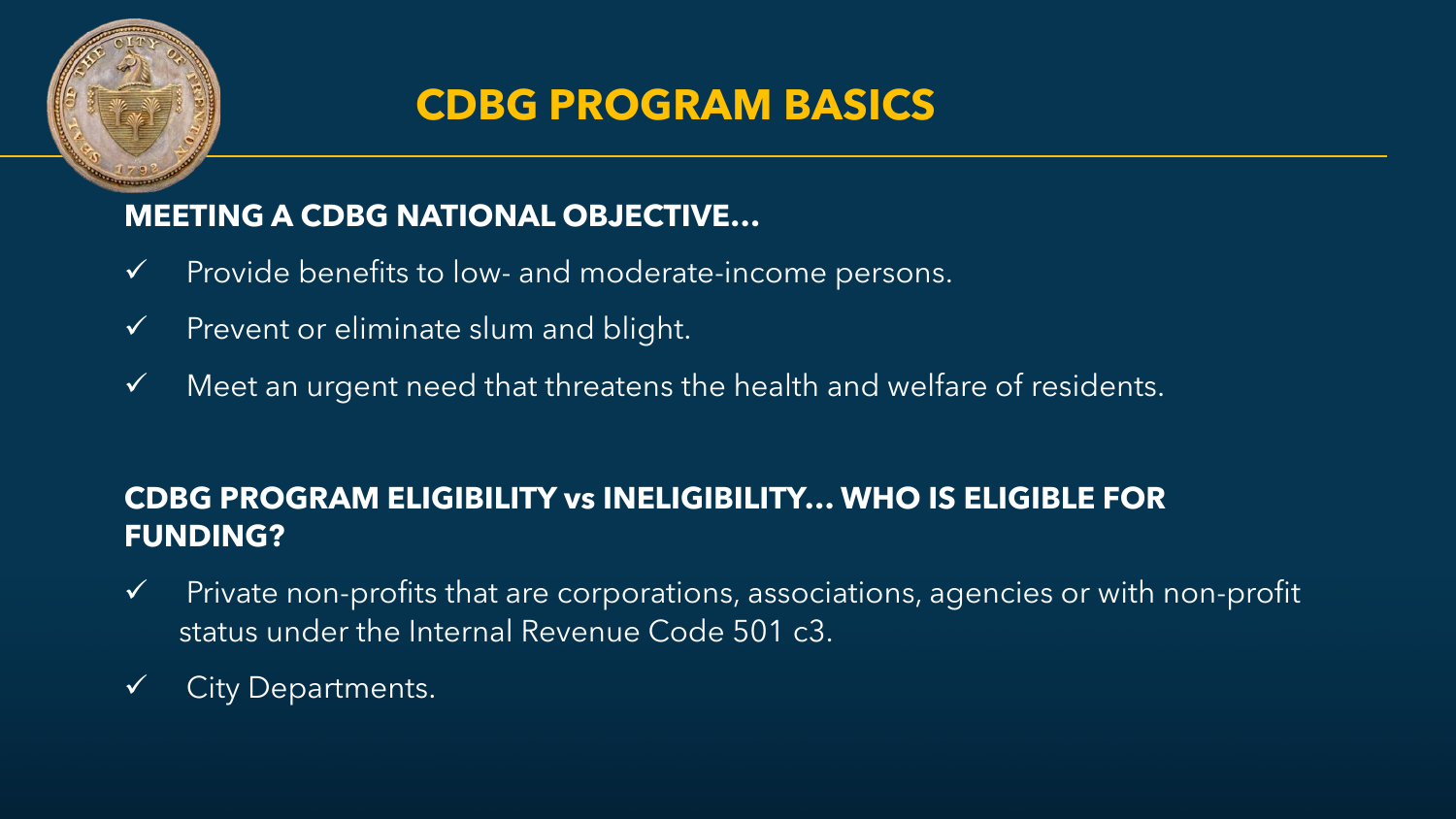

### **WHAT ARE SOME ELIGIBLE COSTS?**

- $\checkmark$  Program delivery costs.
	- Personnel / staff (salary and benefits).
	- Office / facility rental or lease costs.
	- Materials and supplies.
	- Communications.

#### **WHAT ARE SOME INELIGIBLE COSTS?**

 $\checkmark$ Fundraising. Political Activities. Expenses required to carry out regular responsibilities or functions of local government.  $\checkmark$  Income Payments. Building or portion thereof, used for general conduct of government.  $\checkmark$  Purchase of equipment, fixtures, motors, vehicles, furnishings or other personal property.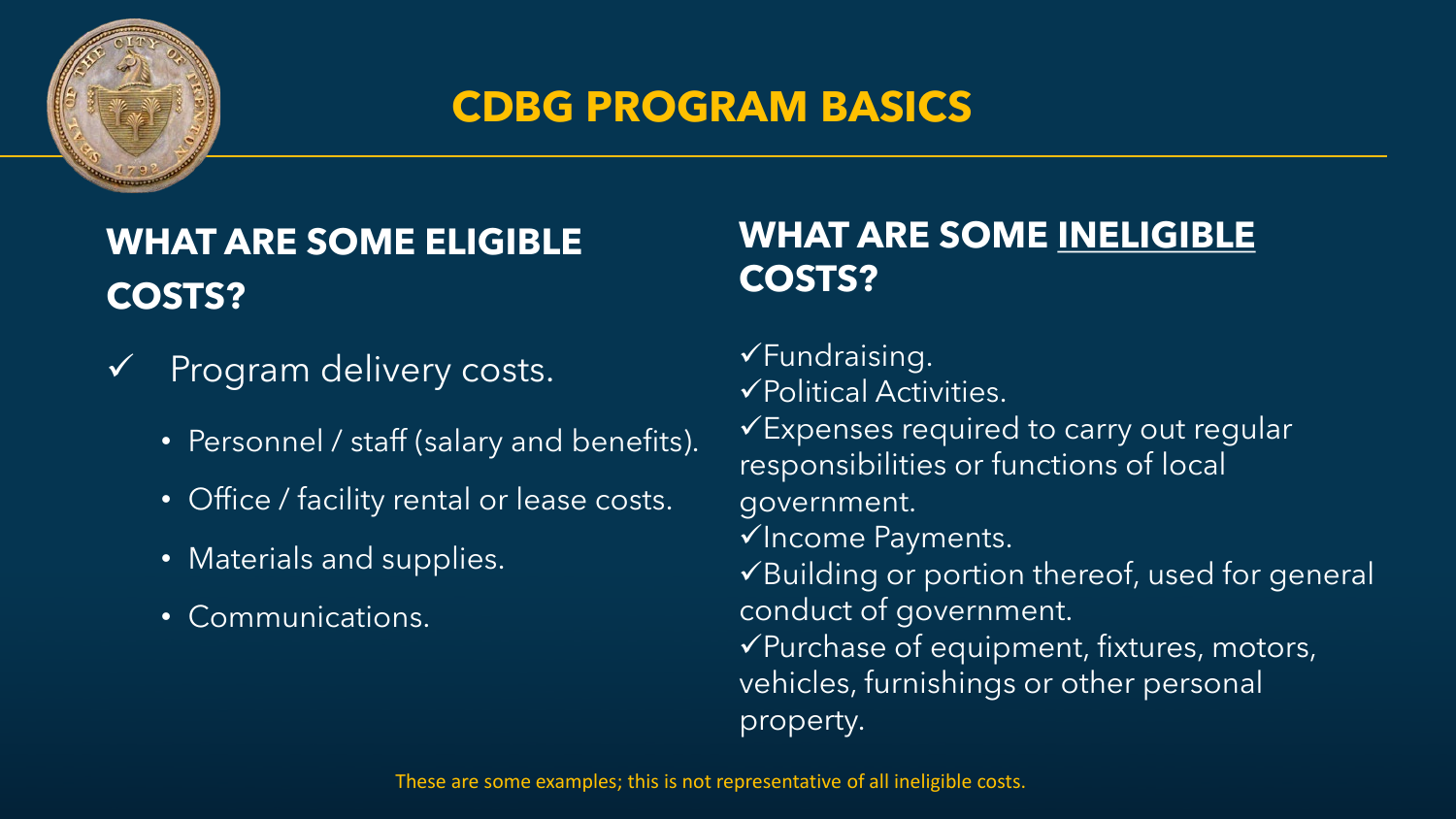

### **QUALIFYING AN ELIGIBLE ACTIVITY**

- Serve low- to moderate-income households and individuals
- Address slum and blight

#### Low-Mod Income is qualified in three ways:

- **Area benefit:** Service area for a public improvement or facility.
- **Income intake**: Programs that serve primarily low-and moderate-income individuals and families will be eligible for funding. The definition of a moderate-income family is no more than 80% percent of the area median income, adjusted for household size.
- **Presumed benefit:** Some groups are assumed to be low moderate income. These include – abused children, battered spouses, elderly persons, disabled persons, homeless persons, illiterate adults, migrant farm workers, and persons living with AIDS.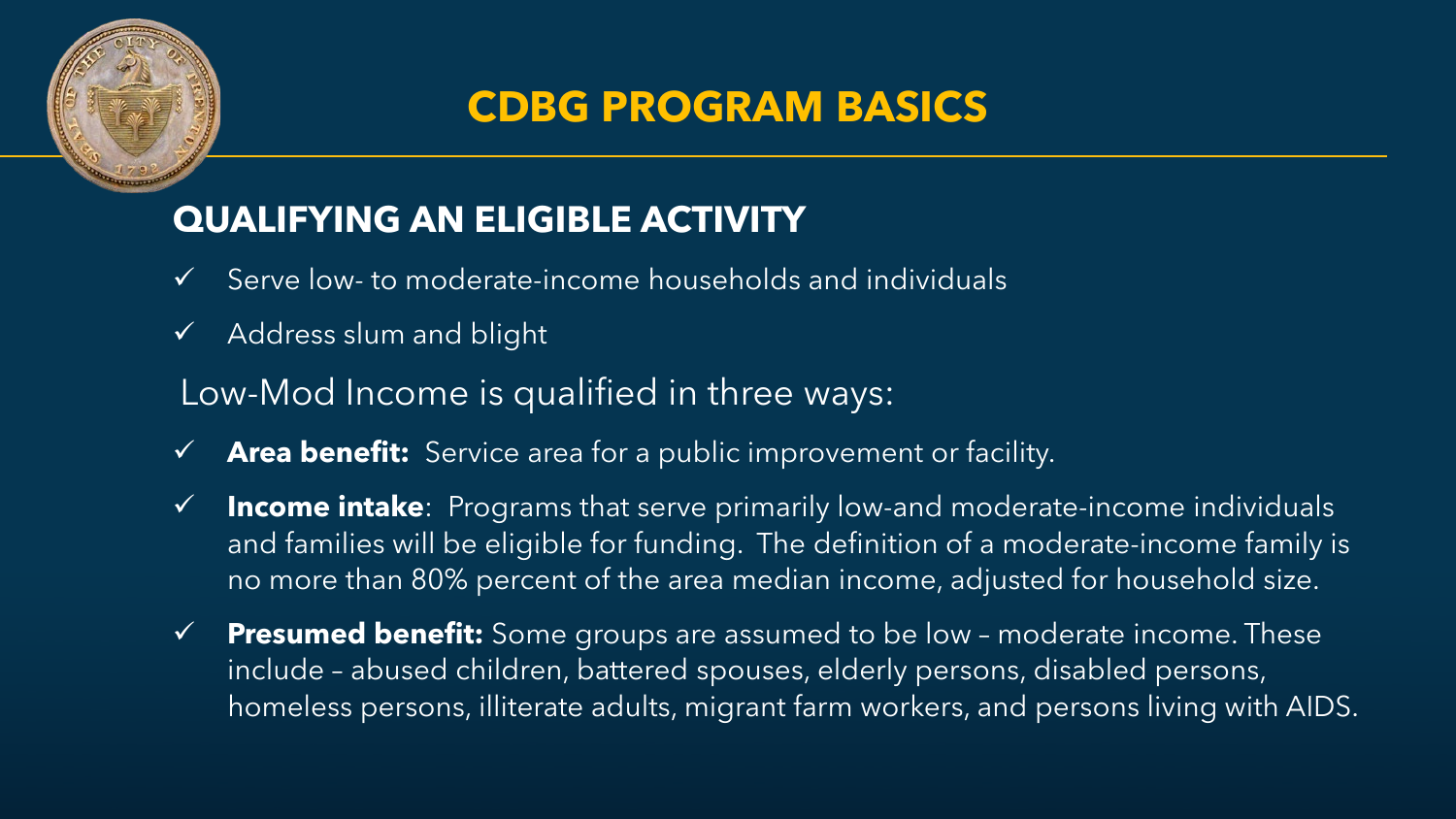

In 2022-2023 the City of Trenton is considering the following types of projects:

- **Public Facility & Parks Improvements**
- **Housing Rehabilitation**
- **First-Time Homebuyers**
- **Homeless Services**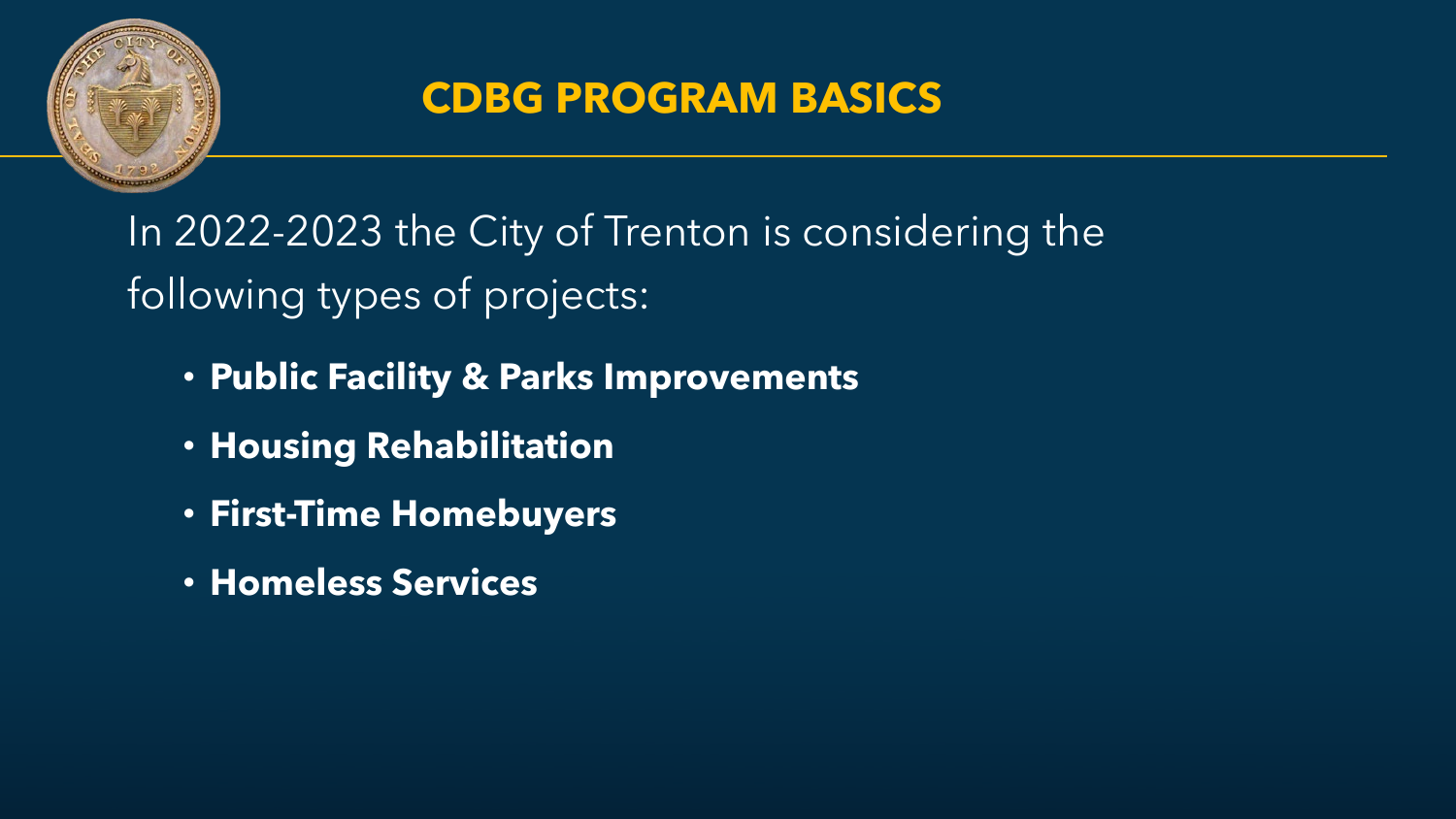# EMERGENCY SOLULTIONS GRANT (ESG) PROGRAM BASICS

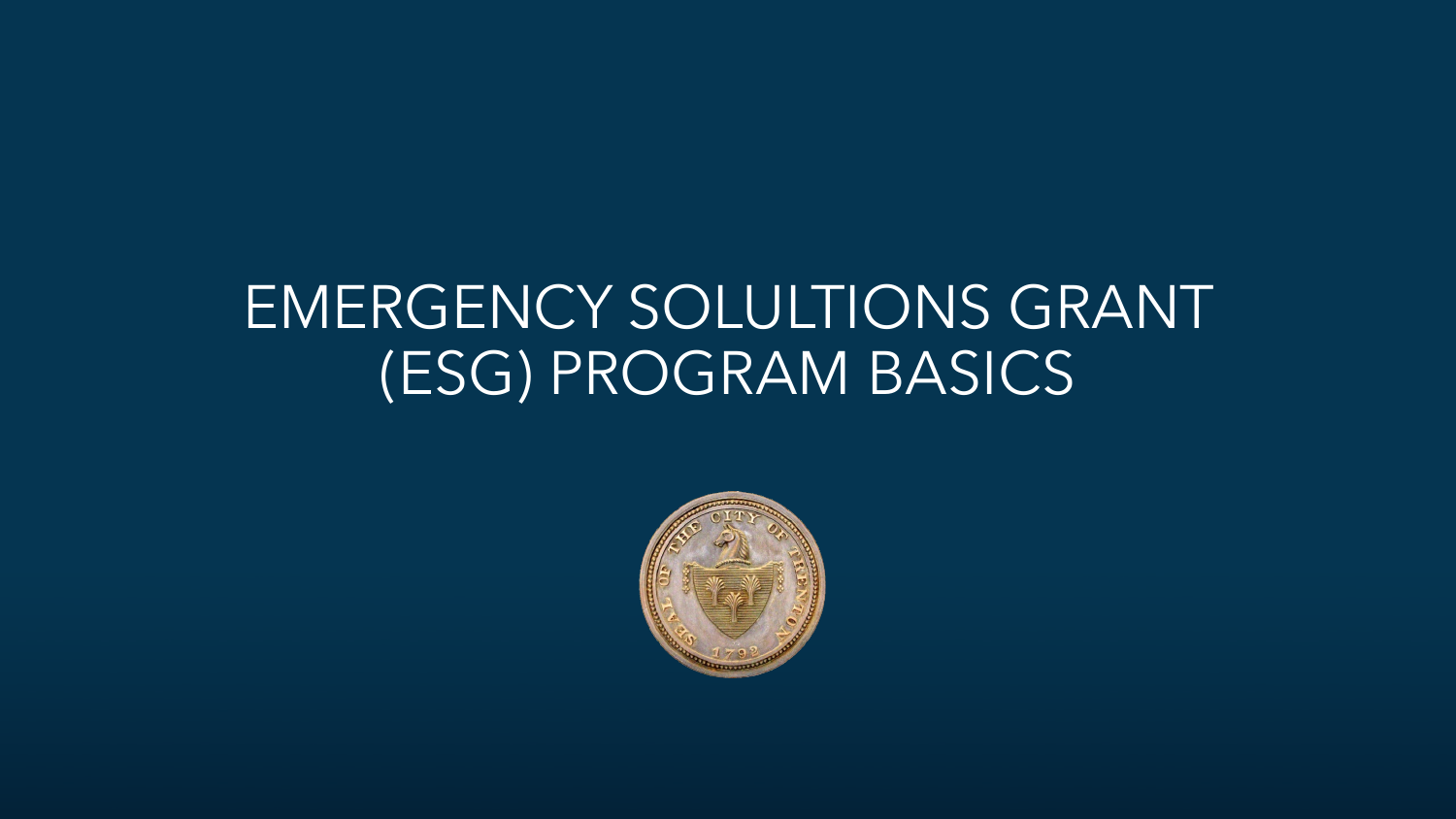

### **ESG PROGRAM BASICS**

#### **ESG101**

#### ESG PROGRAM OBJECTIVES…

- $\checkmark$  To increase the number and quality of emergency shelters and transitional housing facilities for homeless individuals and families.
- $\checkmark$  To operate these facilities and provide essential social services.
- $\checkmark$  To help prevent homelessness.

ESG is designed to broaden existing emergency shelter and homelessness prevention activities, emphasize rapid re-housing, and help people quickly regain stability in permanent housing after experiencing a housing crisis and/or homelessness.

ESG funds may be used for street outreach, emergency shelter services, homelessness prevention, rapid re-housing assistance and the Homeless Management Information System (HMIS).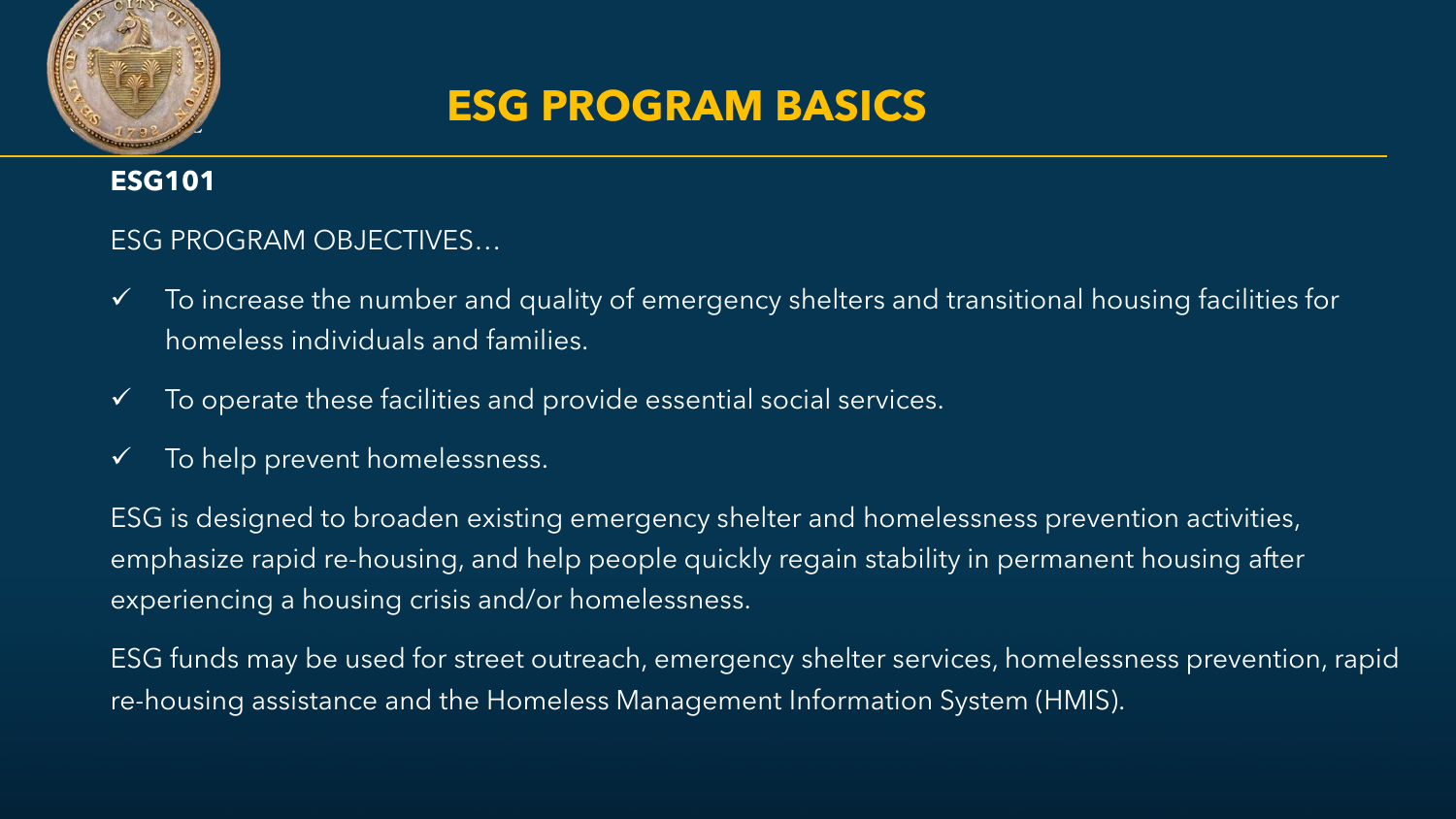

#### **ESG PROGRAM BASICS**

WHAT ARE SOME ELIGIBLE ESG ACTIVITIES?

- ✓ **Street Outreach**
- ✓ **Emergency Shelter**
- ✓ **Homeless Prevention**
- ✓ **Rapid Re-Housing Assistance**
- ✓ **Homeless Management Information System (HMIS)**

ESG funding should be allocated consistent with the regional Continuum of Care initiatives to obtain and maintain housing.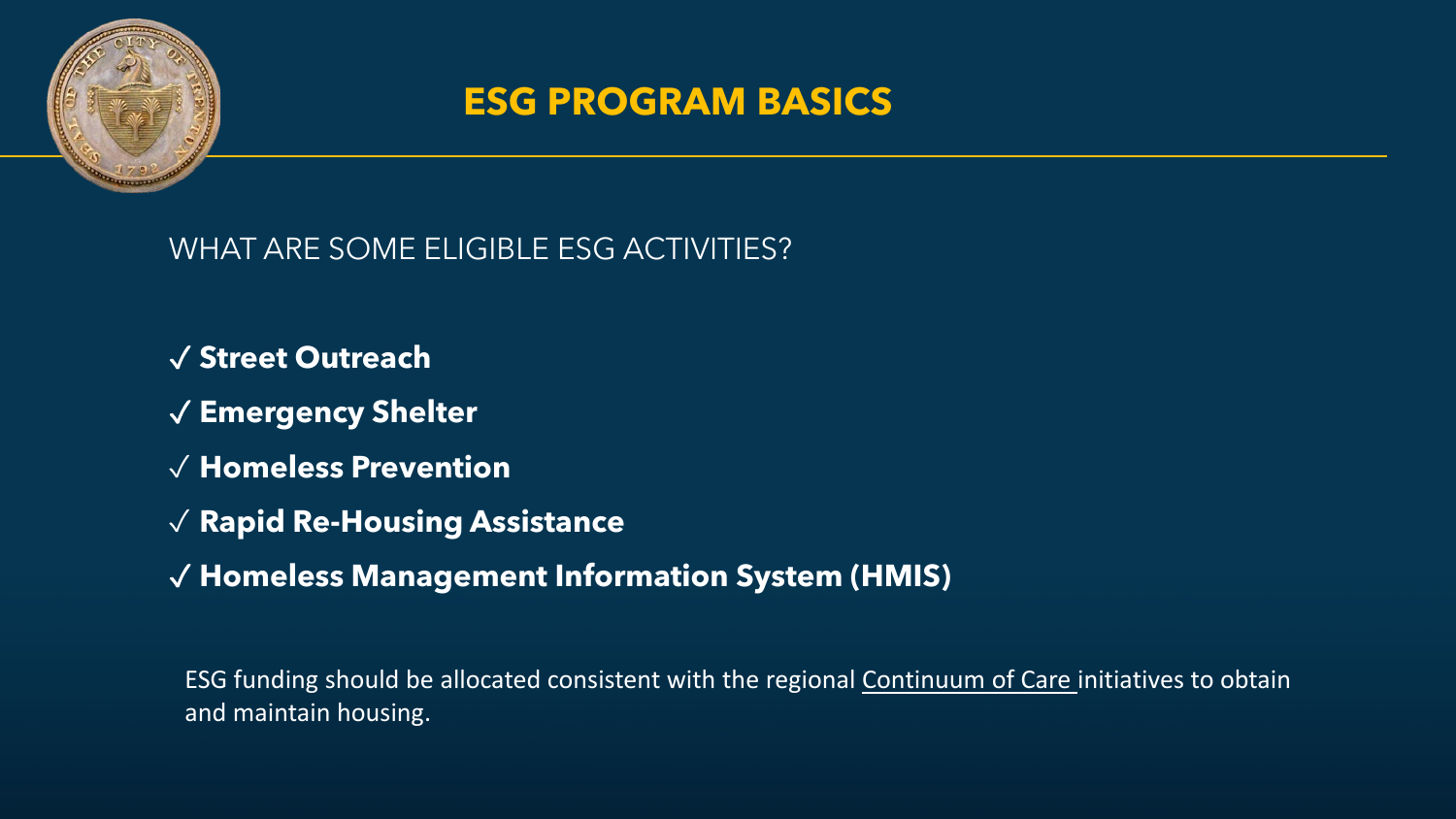

### CONTINUUM OF CARE (COC)

Continuum of Care is a community plan to organize and deliver housing and services to meet the needs of people who are homeless. The vision of the Continuum of Care is to develop and implement policy designed to house people as quickly as possible and provide the necessary supports to maintain housing. This plan is funded by the (HUD) through a national competition. The Trenton/Mercer CoC receives approximately \$2 million annually.

#### **CoC** Membership **Who We Serve**



- Homeless Individuals and Families
- Chronically Homeless Individuals and Families

#### **How We Serve**

- Permanent Supportive Housing
- Rapid Rehousing
- Supportive Services: Case Management Services; Job Readiness/Coaching; Mental Health Counseling; and Community Linkages.

#### **Community Impact**

- In Mercer County, homelessness has declined by 58% since 2007.
- In our community, over 200 individuals with a history of chronic homelessness are now living in permanent housing as a result of our CoC strategy to end homelessness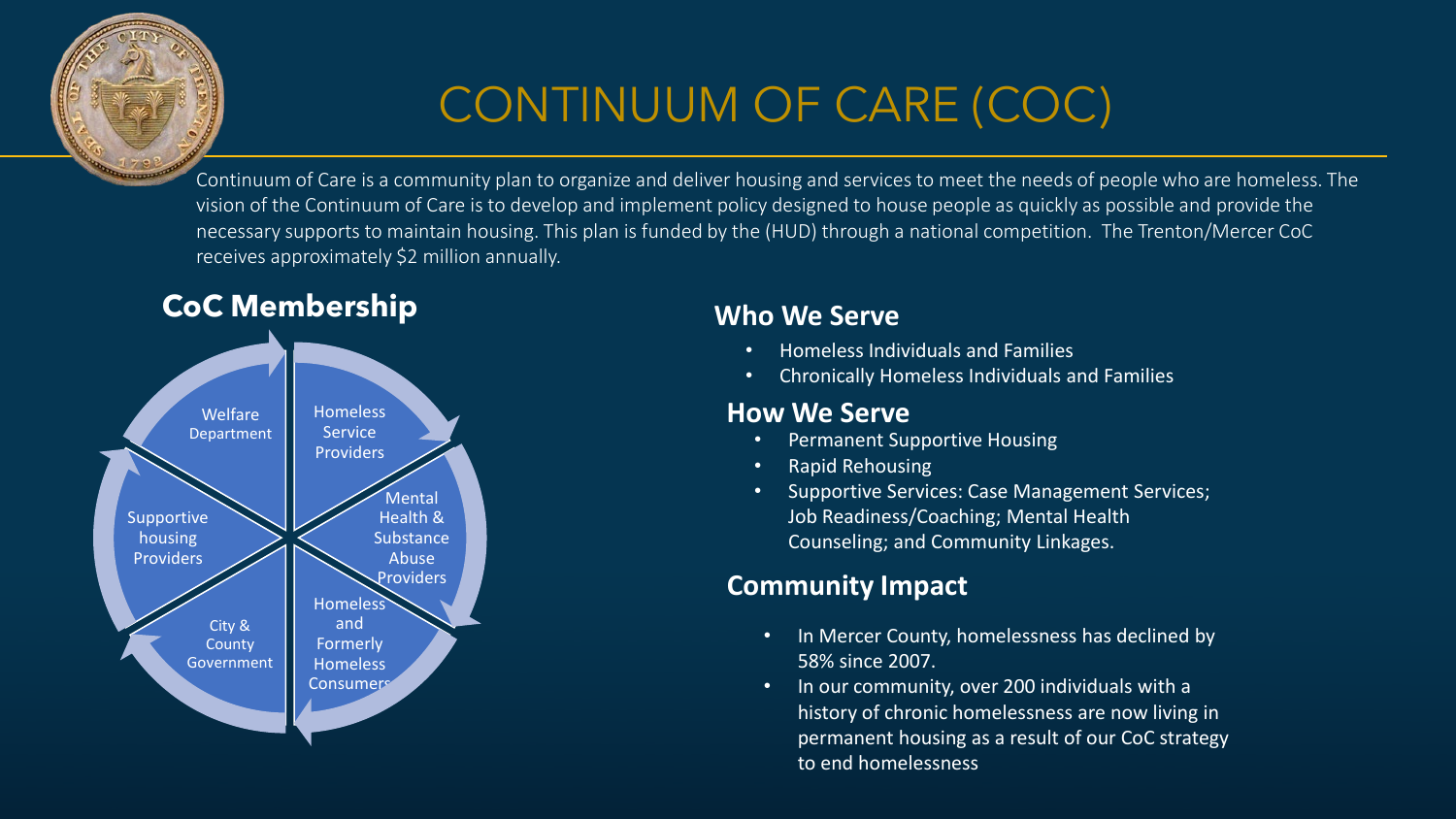# HOME INVESTMENT PARTNERSHIPS PROGRAM (HOME) PROGRAM BASICS

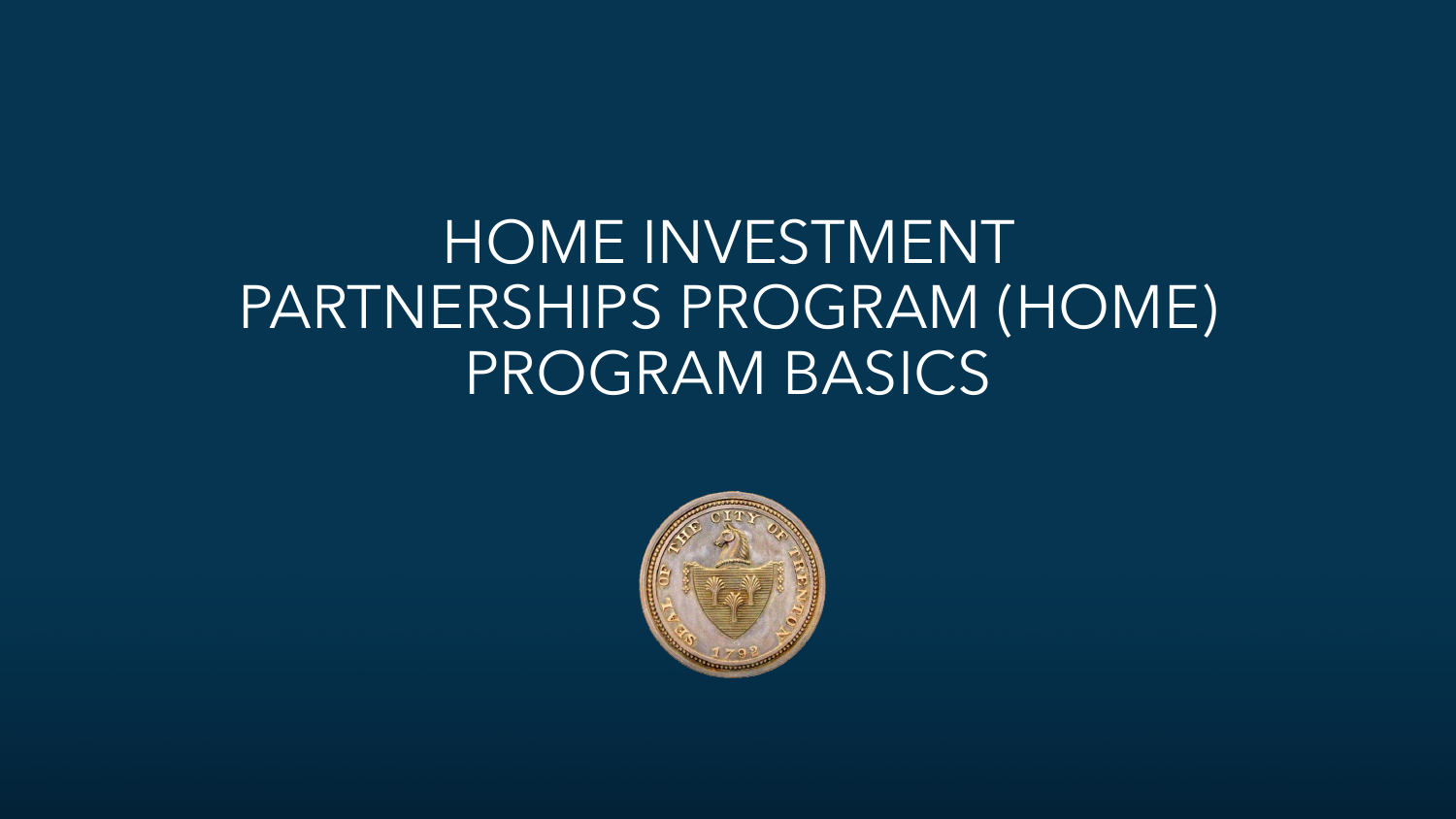

HOME Housing Programs – provide safe and decent housing for LMI households.

- Rental Housing
- Owner-Occupied Housing
- Homebuyer Assistance
- Rehabilitation
- New Construction
- Tenant Based Rental Assistance (TBRA)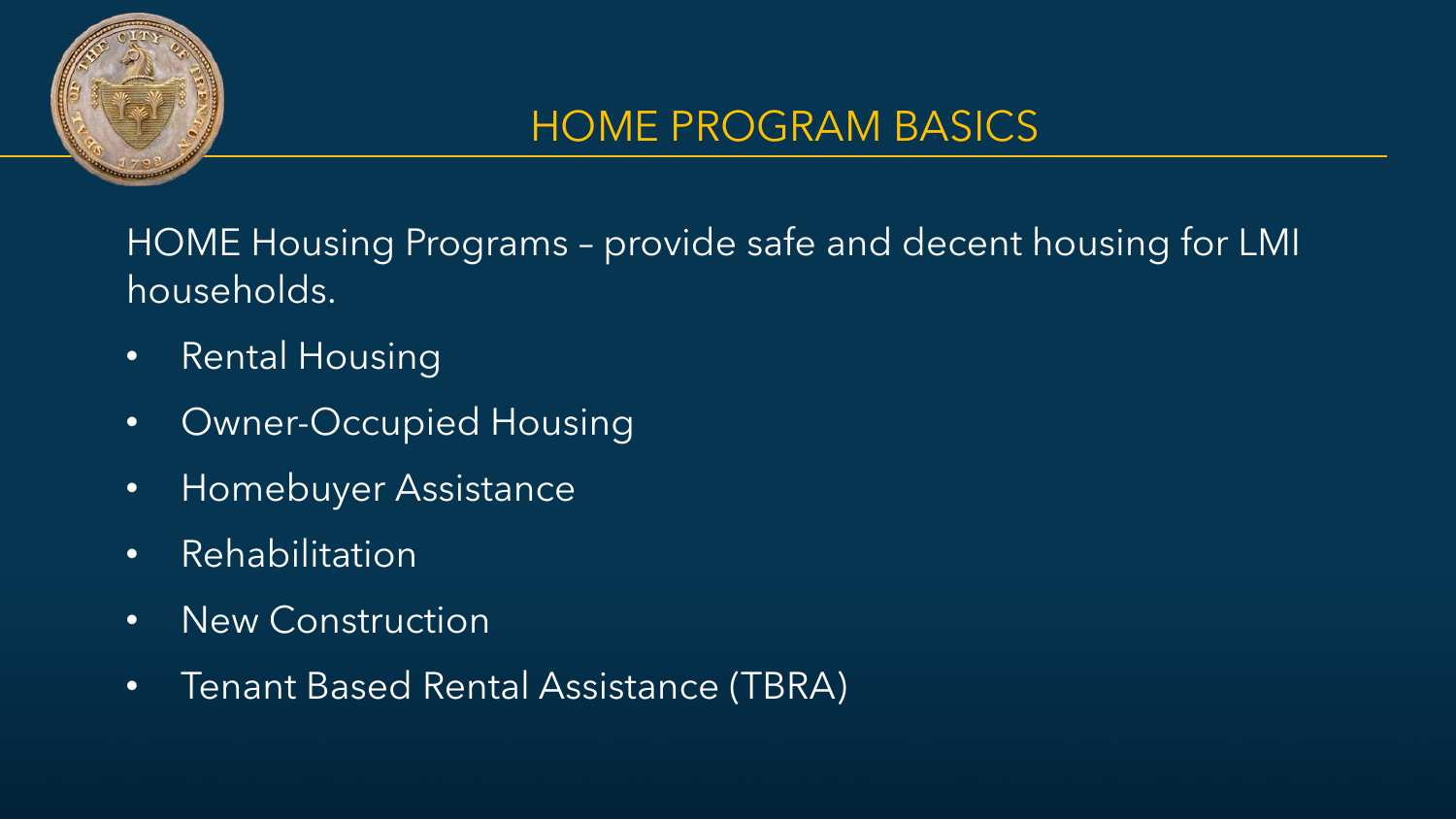

#### COMMUNITY HOUSING DEVELOPMENT ORGANIZATION

#### Certified CHDO:

- Community-based organization
- Focused on increasing affordable housing
- Board composed with community residents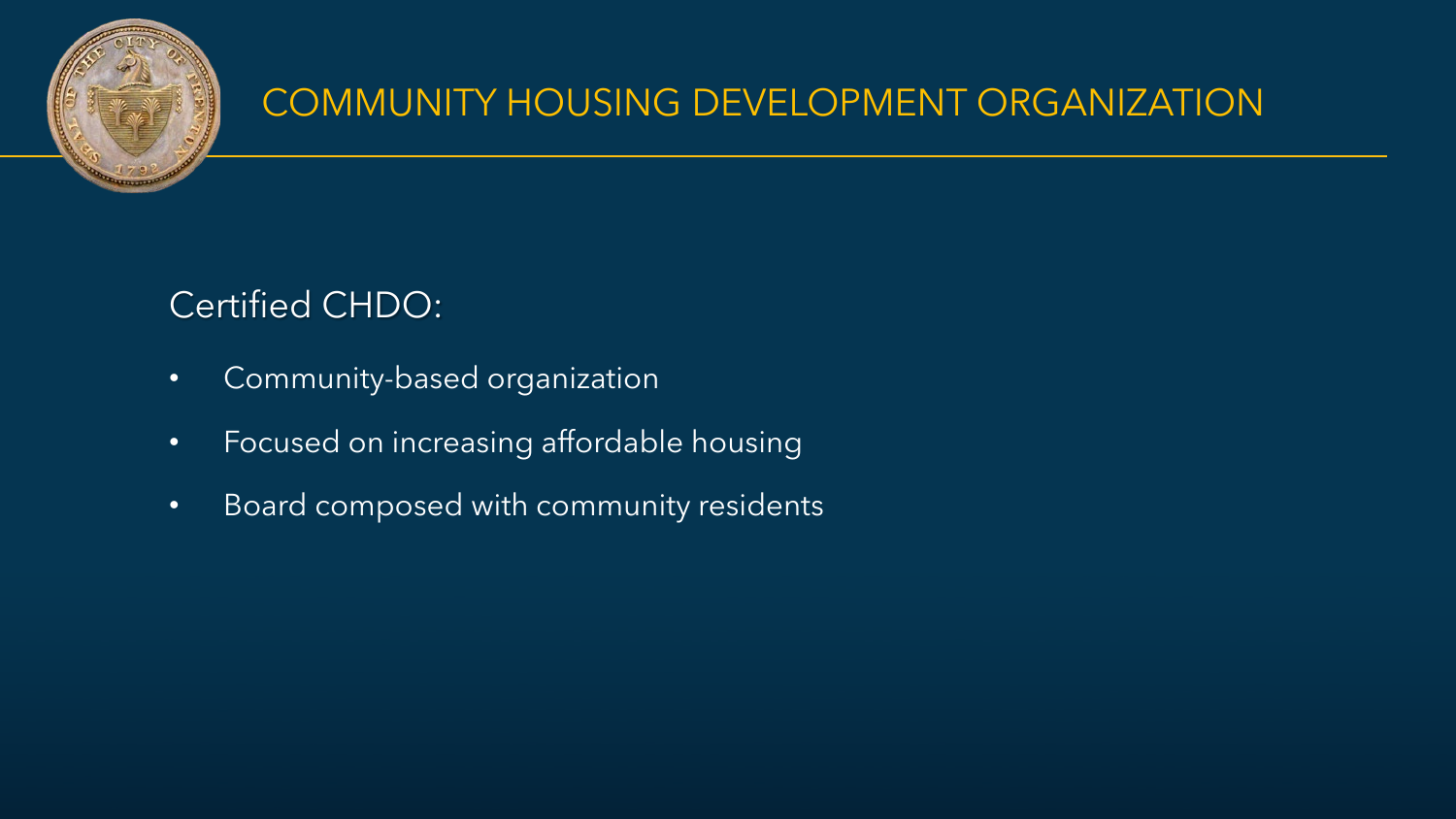

### GOALS AND ACCOMPLISHMENTS

- 1) Affordable Housing (housing rehab both owner-occupied and rental, new affordable units)
- 2) Blight Removal(housing demolition)
- 3) Improve public infrastructure (public facility or infrastructure activities for LMI benefit)
- 4) Improve Public Facilities (public facility or infrastructure activities)
- 5) Enhance Public Services
- 6) Provide Housing and Services to Persons Who are Homeless (TBRA, rapid rehousing, shelter assistance, homeless prevention)
- 7) Planning and Program Administration (staff planning, technical assistance and implementation)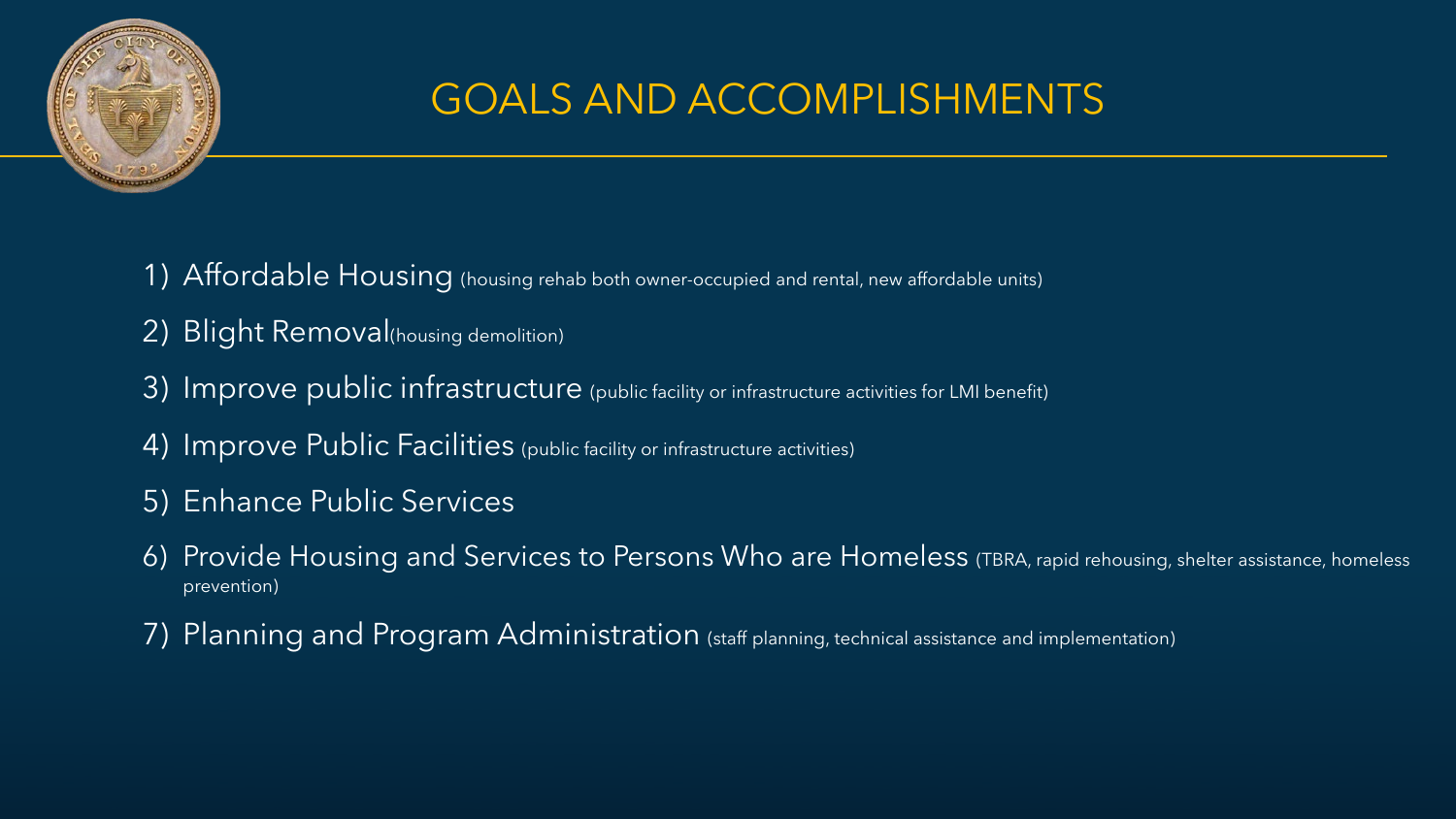

2022-2023 ALLOCATIONS (YEAR 48)

CDBG: \$ 2,880,285 HOME: \$ 1,030,569 ESG: \$ 260,236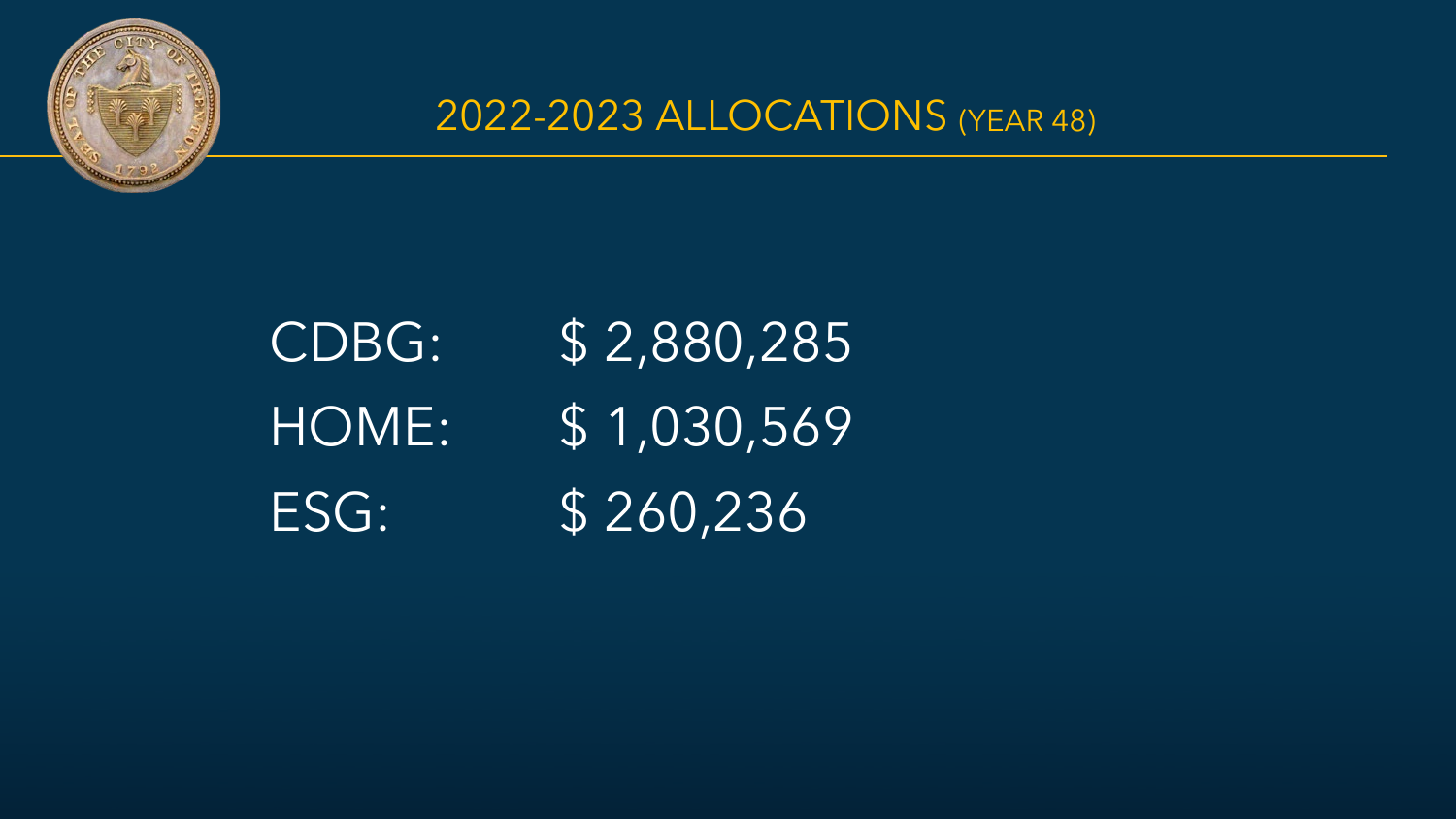

#### 2022-2023 AAP SCHEDULE

#### **DATE ACTIVITY**

May 18, 2022 Public Hearing #1 – Needs Discussion May 2 – 27, 2022 Stakeholder Consultation June 1, 2022 Draft Plan Complete June 7, 2022 Staff Review Complete June 1 – July 1, 2022 Public Comment Period June 15, 2022 Public Hearing #2 July 7, 2022 Council Approval/Resolution On or about July 15, 2022 HUD submission